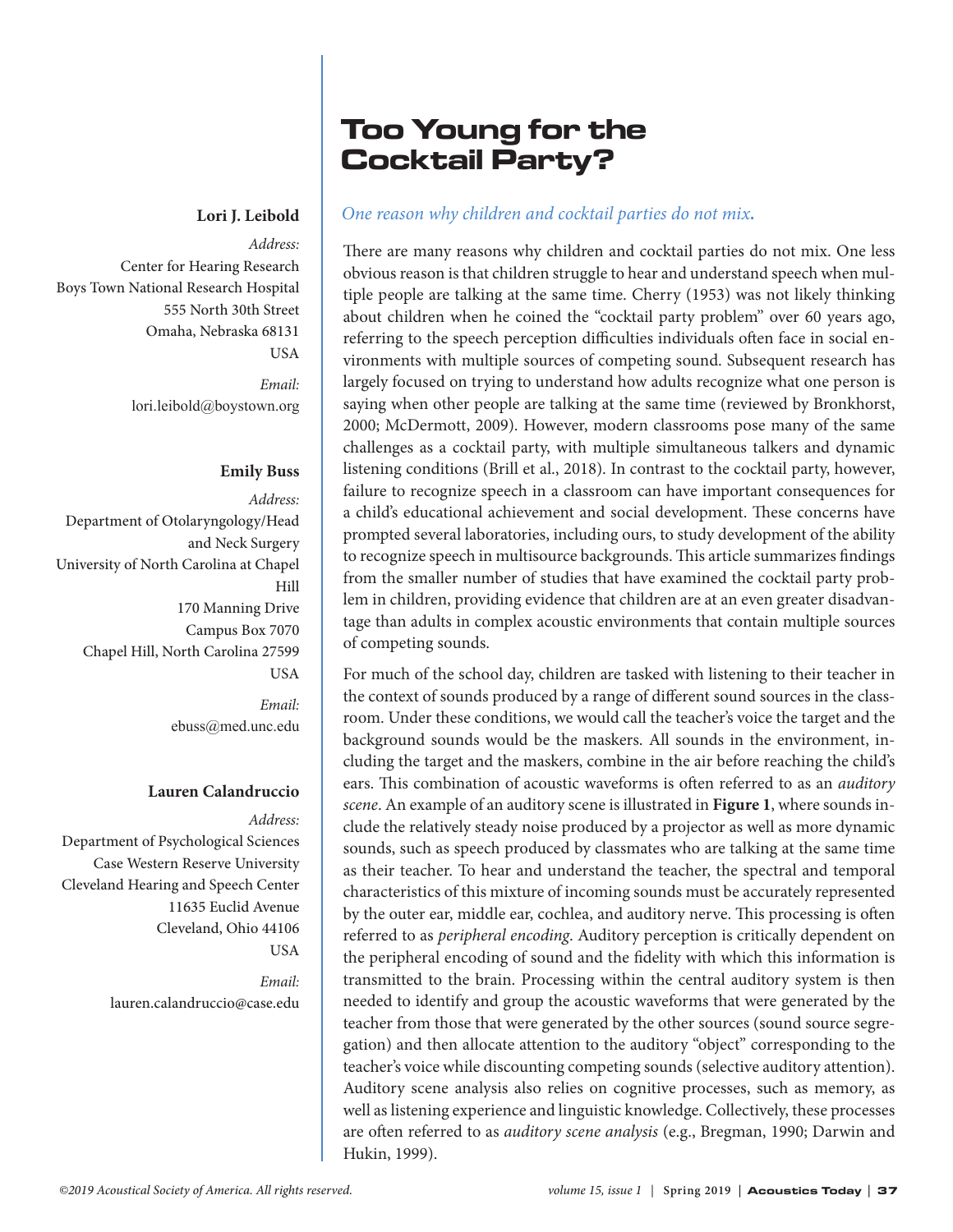

*Figure 1. This cartoon illustrates the cocktail party problem in the classroom. In this example, acoustic waveforms are produced by three sources: (1) noise is produced by a computer projector in the classroom; (2) speech is produced by the teacher; and (3) speech is produced by two classmates who are also talking. The fundamental problem is that the acoustic waveforms produced by all three sound sources combine in the air before arriving at the students' ears. To follow the teacher's voice, students must "hear out" and attend to their teacher while disregarding the sounds produced by all other sources.*

Immaturity at any stage of processing can impact the extent to which students in the classroom hear and understand the target voice. For example, spectral resolution refers to the ability to resolve the individual frequency components of a complex sound. Degraded spectral resolution is one consequence of congenital hearing loss, specifically sensorineural hearing loss caused by damage to the outer hair cells in the cochlea. This degraded peripheral encoding may reduce audibility of the target speech, making it impossible for adults or children with sensorineural hearing loss to perform auditory scene analysis. Perhaps less obvious, immature central auditory processing could result in the same functional outcome in a child with normal hearing. For example, the perceptual consequence of a failure to selectively attend to the speech stream produced by the teacher, while ignoring classmates' speech, is reduced speech understanding, even when the peripheral encoding of the teacher's speech provides all the cues required for recognition.

# Maturation of Peripheral Encoding

Accurate peripheral encoding of speech is clearly a prerequisite for speech recognition. However, sensory representation of the frequency, temporal, and intensity properties of sound does not appear to limit auditory scene analysis during the school-age years. The cochlea begins to function in utero, before the onset of visual functioning (Gottlieb, 1991). Physiological responses to sound provide evidence that the cochlea

is mature by term birth, if not earlier (e.g., Abdala, 2001). Neural transmission through the auditory brainstem appears to be slowed during early infancy, but peripheral encoding of the basic properties of sound approaches the resolution observed for adults by about six months of age (reviewed by Eggermont and Moore, 2012; Vick, 2018).

A competing noise masker can interfere with the peripheral encoding of target speech if the neural excitation produced by the masker overlaps with the neural representation of the target speech. This type of masking can be more severe in children and adults with sensorineural hearing loss than in those with normal hearing. Sensorineural hearing loss is often due to the loss of outer hair cells in the cochlea (reviewed by Moore, 2007). As mentioned above, outer hair cell loss degrades the peripheral encoding of the frequency, intensity, and temporal features of speech, which, in turn, impacts masked speech recognition. Indeed, multiple researchers have demonstrated an association between estimates of peripheral encoding and performance on speech-in-noise tasks for adults with sensorineural hearing loss (e.g., Dubno et al., 1984; Frisina and Frisina, 1997).

Additional evidence that competing noise interferes with the perceptual encoding of speech comes from the results of studies evaluating consonant identification in noise by adults (e.g., Miller and Nicely, 1955; Phatak et al., 2008). Consonant identification is compromised in a systematic way across individuals with normal hearing when competing noise is present, presumably because patterns of excitation produced by the target consonants and masking noise overlap on the basilar membrane (Miller, 1947). In the classroom example shown in **Figure 1**, overlap in excitation patterns between speech produced by the teacher and noise produced by the projector can result in an impoverished neural representation of the teacher's spoken message, although this depends on the relative levels of the two sources and distance to the listener. The term *energetic masking* is often used to describe the perceptual consequences of this phenomenon (reviewed by Brungart, 2005).

Despite mature peripheral encoding, school-age children have more difficulty understanding speech in noise compared with adults. For example, 5- to 7-year-old children require a 3-6 dB more favorable signal-to-noise ratio (SNR) than adults to achieve comparable speech detection, word identification, or sentence recognition performance in a speech-shaped noise masker (e.g., Corbin et al., 2016). Speech-in-noise recognition gradually improves until 9-10 years of age, after which mature performance is generally ob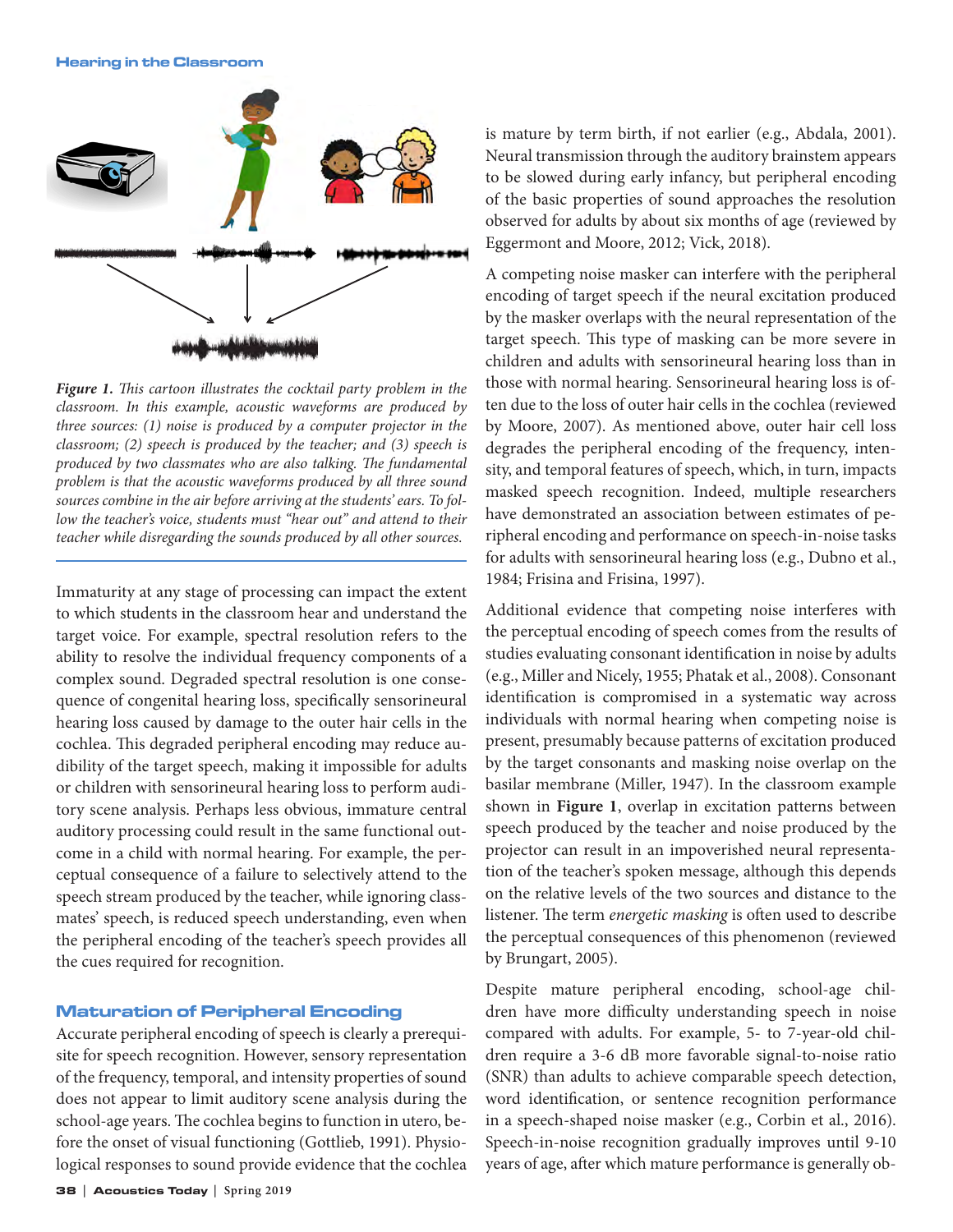served (e.g., Wightman and Kistler, 2005; Nishi et al., 2010). The pronounced difficulties experienced by younger schoolage children are somewhat perplexing in light of data indicating that the peripheral encoding of sound matures early in life. It has been posited that these age effects reflect an immature ability to recognize degraded speech (e.g., Eisenberg et al., 2000; Buss et al., 2017). It has also been suggested that children's immature working memory skills also play a role in their speech-in-noise difficulties (McCreery et al., 2017).

# Maturation of Auditory Scene Analysis

Children are at a disadvantage relative to adults when listening to speech in competing noise, but the child/adult difference is considerably larger when the maskers are also composed of speech. Hall et al. (2002) compared word recognition for children (5-10 years) and adults tested in each of two maskers: noise filtered to have the same power spectrum as speech (speech-shaped noise; see Multimedia File 1 at [acousticstoday.org/leibold-media\)](https://acousticstoday.org/leibold-media/) and competing speech composed of two people talking at the same time (see Multimedia File 2 at [acousticstoday.org/leibold-media\).](https://acousticstoday.org/leibold-media/) On average, children required a 3 dB more favorable SNR relative to adults to achieve a comparable performance in the noise masker. This disadvantage increased to 8 dB in the two-talker masker. In addition to the relatively large child/adult differences observed in the two-talker masker relative to the noise masker, the ability to recognize masked speech develops at different rates for these two types of maskers (e.g., Corbin et al. 2016). Although adult-like speech recognition in competing noise emerges by 9-10 years of age (e.g., Wightman and Kistler, 2005; Nishi et al., 2010), speech recognition performance in a two-talker speech masker is not adult-like until 13-14 years of age (Corbin et al., 2016). This prolonged time course of development appears to be at least partly due to immature sound segregation and selective attention skills. Recognition of speech produced by the teacher is likely to be limited more by speech produced by other children in the classroom than by noise produced by the projector (see **Figure 1)**. The term *informational masking* is often used to refer to this phenomenon (e.g., Brungart, 2005).

An important goal for researchers who study auditory development is to characterize the factors that both facilitate and limit children's ability to perform auditory scene analysis (e.g., Newman et al., 2015; Calandruccio et al., 2016). For listeners of all ages, the perceptual similarity between target and masker speech affects performance in that greater masking is associated with greater perceptual similarity. A common approach to understanding the development of auditory scene analysis is to measure the extent to which children rely on acoustic voice differences between talkers to segregate target from masker speech (e.g., Flaherty et al., 2018; Leibold et al., 2018). For example, striking effects have been found between conditions in which the target and masker speech are produced by talkers that differ in sex (e.g., a female target talker and a two-male-talker masker) and conditions in which target and masker speech are produced by talkers of the same sex (e.g., a male target talker and a two-male-talker masker). Dramatic improvements in speech intelligibility, as much as 20 percentage points, have been reported in the literature for sex-mismatched relative to sex-matched conditions (e.g., Helfer and Freyman, 2008).

School-age (Wightman and Kistler, 2005; Leibold et al., 2018) and 30-month-old (Newman and Morini, 2017) children also show a robust benefit of a target/masker sex mismatch, but infants younger than 16 months of age do not (Newman and Morini, 2017; Leibold et al., 2018). Leibold et al. (2018), for example, measured speech detection in a two-talker masker in 7- to 13-month-old infants and in adults. Adults performed better when the target word and masker speech were mismatched in sex than when they were matched. In sharp contrast, infants performed similarly in sex-matched and sex-mismatched conditions. The overall pattern of results observed across studies suggest that the ability to take advantage of acoustic voice differences between male and female talkers requires experience with different talkers before the ability emerges sometime between infancy and the preschool years.

Although children as young as 30 months of age benefit from a target/masker sex mismatch, the ability to use more subtle and/or less redundant acoustic voice differences may take longer to develop. Flaherty et al. (2018) tested this hypothesis by examining whether children (5-15 years) and adults benefited from a difference in voice pitch (i.e., fundamental frequency; F0) between target words and a two-talker speech masker, holding other voice characteristics constant. As previously observed for adults (e.g., Darwin et al, 2003), adults and children older than 13 years of age performed substantially better when the target and masker speech differed in F0 than when the F0 of the target and masker speech was matched. This improvement was observed even for the smallest target/masker F0 difference of three semitones. In sharp contrast, younger children (<7 years) did not benefit from even the most extreme F0 difference of nine semitones. Moreover, although 8-12 year olds benefitted from the largest F0 difference, they generally failed to take advantage of more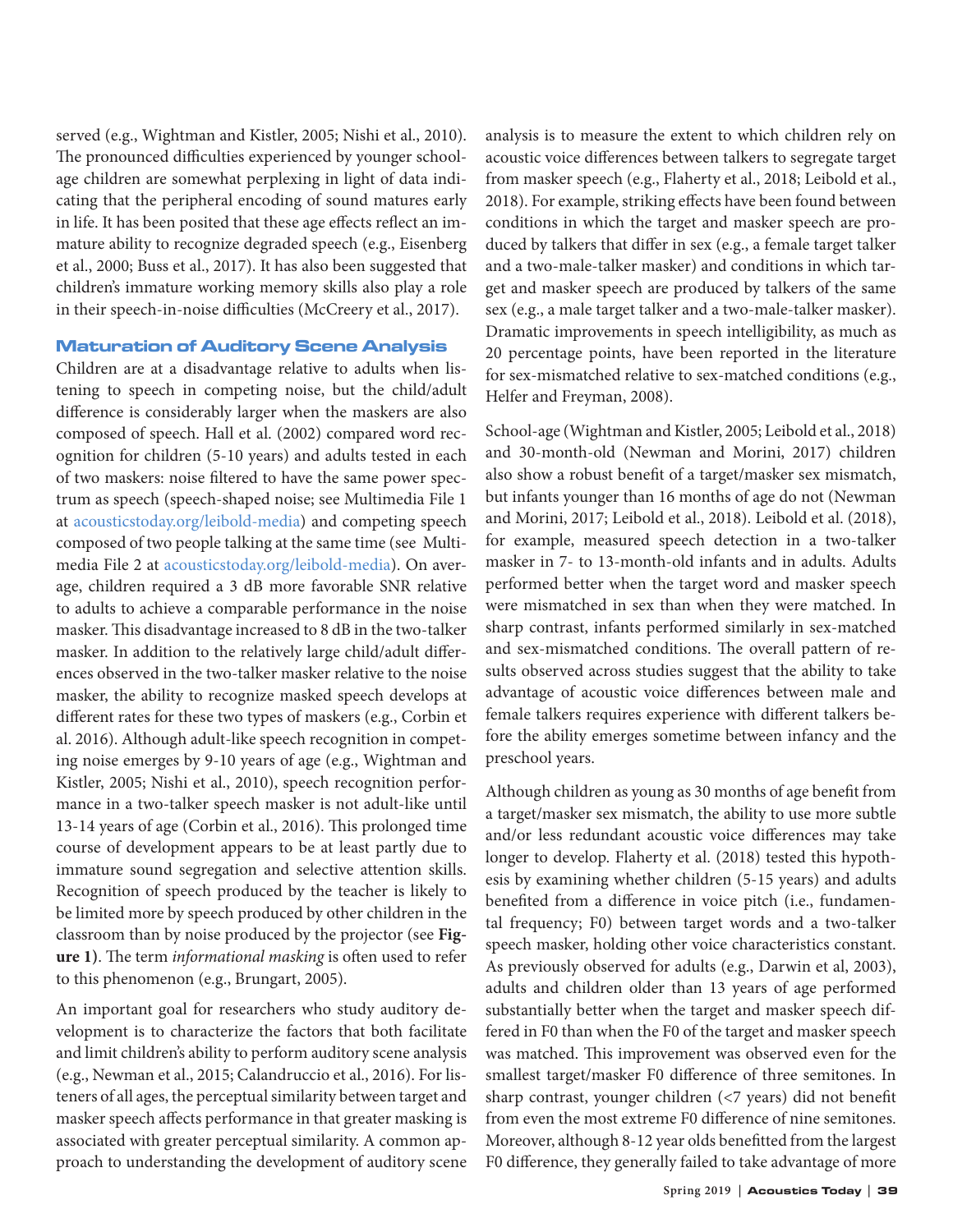subtle F0 differences between target and masker speech. These data highlight the importance of auditory experience and maturational effects in learning how to segregate target from masker speech.

In addition to relying on acoustic voice differences between talkers when listening in complex auditory environments, adults with normal hearing take advantage of the differences in signals arriving at the two ears. These differences provide critical information regarding the location of sound sources in space, which, in turn, facilitates segregation of target and masker speech (e.g., Bregman, 1990; Freyman et al., 2001). The binaural benefit associated with separating the target and masker on the horizontal plane is often called spatial release from masking (SRM). In the laboratory, SRM is typically estimated by computing the difference in speech recognition performance between two conditions: the colocated condition, in which the target and masker stimuli are presented from the same location in space, and the spatial separation condition, in which the target and masker stimuli are perceived as originating from different locations on the horizontal plane. For adults with normal hearing, SRM is substantially larger for speech recognition in a masker composed of one or two streams of speech than in a noise masker (reviewed by Bronkhorst, 2000).

Several studies have evaluated SRM in young children and demonstrate a robust benefit of spatially separating the target and masker speech (e.g., Litovsky, 2005; Yuen and Yuan, 2014). Results are mixed, however, regarding the time course of development for SRM. Although Litovsky (2005) observed adult-like SRM in 3-year-old children, other studies have reported a smaller SRM for children compared with adults, a child/adult difference that remains until adolescence (e.g., Yuen and Yuan, 2014; Corbin et al., 2017). In a recent study, Corbin et al. (2017) assessed sentence recognition for children (8-10 years) and adults (18-30 years) tested in a noise masker and in a two-talker masker. Target sentences were always presented from a speaker directly in front of the listener, and the masker was either presented from the front (co-located) or from 90° to the side (separated). Although a comparable SRM was observed between children and adults in the noise masker, the SRM was smaller for children than adults in the two-talker masker. In other words, children benefitted from binaural difference cues less than adults in the speech masker. This is important from a functional perspective because it means that not only are children more detrimentally affected by background speech, but they are

also less able to use spatial cues to overcome the masking associated with speech.

In addition to sound source segregation, auditory scene analysis depends on the ability to allocate and focus attention on the target. Findings from studies using behavioral shadowing procedures provide indirect evidence that selective auditory attention remains immature well into the school-age years (e.g., Doyle, 1973; Wightman and Kistler, 2005). In a typical shadowing task, listeners are asked to repeat speech presented to one ear while ignoring speech or other sounds presented to the opposite ear. Children perform more poorly than adults on these tasks, with age-related improvements observed into the adolescent years (e.g., Doyle, 1973; Wightman and Kistler, 2005). Moreover, children's incorrect responses tend to be intrusions from speech presented to the ear they are supposed to disregard. For example, Wightman and Kistler (2005) asked children (4-16 years) and adults (20-30 years) to attend to target speech presented to the right ear while disregarding masker speech presented to both the right and left ears. Most of the incorrect responses made by adults and children older than 13 years of age were due confusions with the masker speech that was presented to the same ear as the target speech. In contrast, incorrect responses made by the youngest children (4-5 years) tested were often the result of confusions with the masker speech presented to the opposite ear as the target speech. This result is interpreted as showing that young children do not reliably focus their attention on the target even in the absence of energetic masking.

Although behavioral data suggest that selective auditory attention remains immature throughout most of childhood, a key limitation of existing behavioral paradigms is that we cannot be certain to what a child is or is not attending. Poor performance on a shadowing task might reflect a failure of selective attention to the target but is also consistent with an inability to segregate the two streams of speech (reviewed by Sussman, 2017). This issue is further complicated by the bidirectional relationship between segregation and attention; attention influences the formation of auditory streams (e.g., Shamma et al., 2011). Researchers have begun to disentangle the independent effects of selective auditory attention by measuring auditory event-related brain potentials (ERPs) to both attended and unattended sounds (e.g., Sussman and Steinschneider, 2009; Karns et al., 2015). The pattern of results observed across studies indicates that adult-like ERPs associated with selective auditory attention do not emerge until sometime after 10 years of age, consistent with the time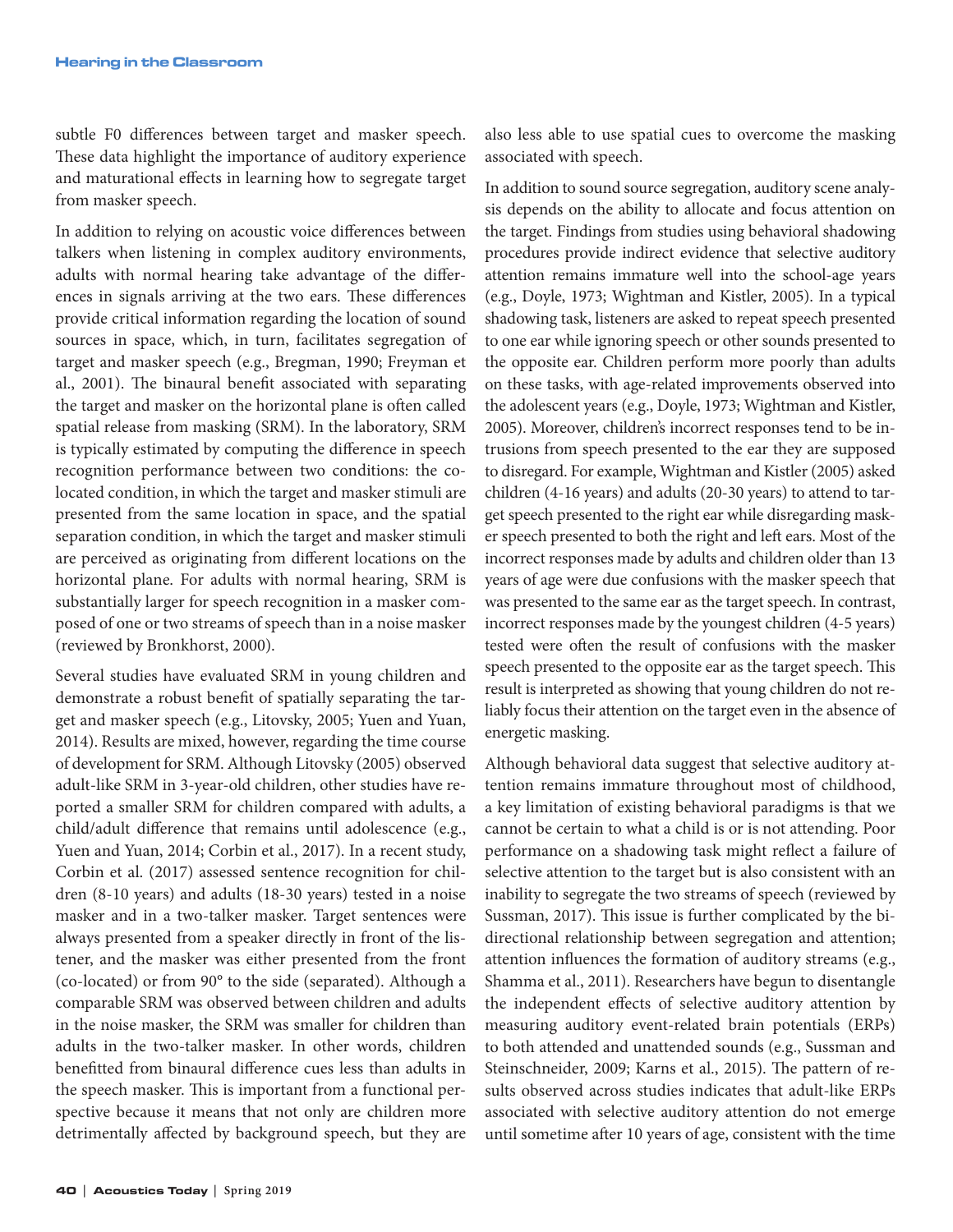course of maturation observed in behavioral speech-recognition data and improvements in executive control (reviewed by Crone, 2009).

# Role of Linguistic Experience and Knowledge

It has been suggested that the ability to use the information provided by the peripheral auditory system optimally requires years of experience with sound, particularly exposure to spoken language (e.g., Tomblin and Moeller, 2015). In a recent study, Lang et al. (2017) tested a group of 5- to 6-yearold children and found a strong relationship between receptive vocabulary and speech recognition when the masker was two-talker speech masker. As shown in **Figure 2**, children with larger vocabularies were more adept at recognizing sentences presented in a background of two competing talkers than children with more limited vocabularies. Results from previous studies investigating the association between vocabulary and speech recognition in a steady noise masker have been somewhat mixed (e.g., Nittrouer et al., 2013; Mc-Creery et al., 2017). The strong correlation observed by Lang et al. (2016) between vocabulary and speech recognition in a two-talker masker may reflect the greater perceptual and linguistic demands required to segregate and attend to target speech in a speech masker or to the spectrotemporally sparse cues available in dynamic speech maskers.

A second line of evidence that immature language abilities contribute to children's increased difficulty recognizing speech when a few people are talking at the same time comes from studies that have compared children's and adults' ability to recognize speech based on impoverished spectral and/or temporal information (e.g., Eisenberg et al., 2000; Buss et al., 2017). For example, adults are able to recognize band-passfiltered speech based on a narrower bandwidth than children (e.g., Eisenberg et al., 2000; Mlot et al. 2010). One interpretation for this age effect is that children require more information than adults in order to recognize speech because they have less linguistic experience.

This hypothesis was recently tested by assessing speech recognition in a two-talker masker across a wide age range of children (5-16 years) and adults using speech that was digitally processed using a technique designed to isolate the auditory stream associated with the target speech (Buss et al., 2017). Children and adults showed better performance after the signal processing was applied, indicating that sound source seg-



*Figure 2. Receptive vocabulary scores and thresholds for sentence recognition in a two-talker masker are shown for 30 young children (5-6 years) tested by Lang et al. (2017). There was a strong association between performance on these two measures (*r *= −0.75;* P *< 0.001), indicating that children with larger vocabularies showed better speech recognition performance in the presence of two competing talkers than children with smaller vocabularies. SNR, signal-to-noise ratio; PPVT, Peabody Picture Vocabulary Test.* 

regation negatively impacts children's speech recognition in a speech masker. The child/adult difference in performance persisted, however, providing evidence of developmental effects in the ability to reconstruct speech based on sparse speech cues.

# Implications

The negative effects of environmental noise on children's speech understanding in the classroom are well documented, leading to the development of a classroom acoustics standard by the Acoustical Society of America (ASA) that was first approved by the American National Standards Institute (ANSI) in 2002 (ANSI S12.60). Although this and subsequent standards recognize the negative effects of environmental noise in the classroom on children's speech understanding, they focus exclusively on noise sources measured in unoccupied classrooms (e.g., heating and ventilation systems, street traffic). The additional sounds typically present in an occupied classroom, such as speech, are not accounted for. As argued by Brill et al. (2018) in an article in *Acoustics Today*, meeting the acoustics standards specified for unoccupied classrooms might not be adequate for ensuring children's speech understanding in occupied classrooms, in which multiple people are often talking at the same time. This is problematic because, as anyone who has spent time in a classroom can attest, children spend most of their days listening and learning with competing speech in the background (e.g., Ambrose et al., 2014; Brill et al., 2018).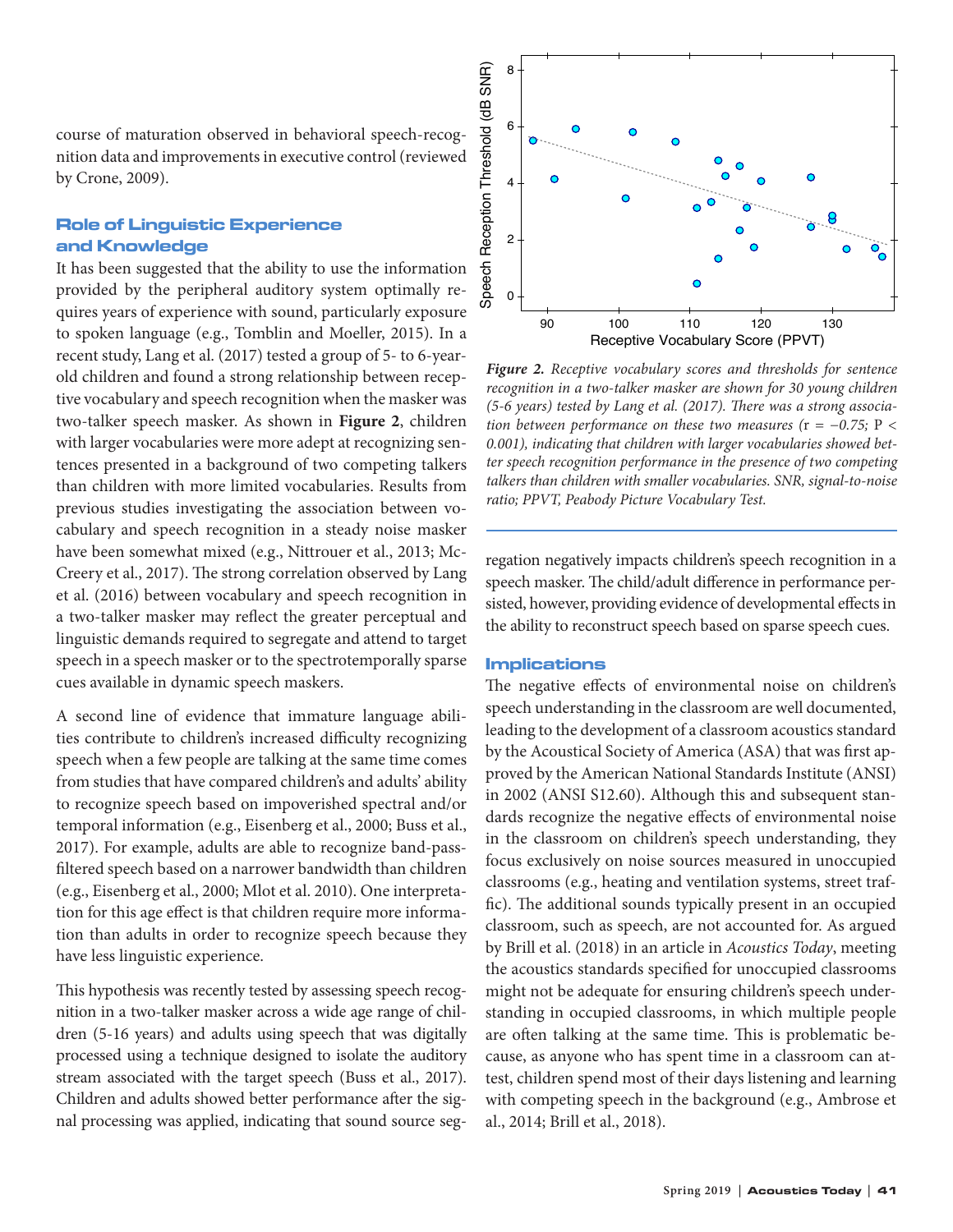#### Conclusion

Emerging results from investigation into how children listen and learn in multisource environments provide strong evidence that children do not belong at cocktail parties. Despite the more obvious reasons, children lack the extensive linguistic knowledge and the perceptual and cognitive abilities that help adults reconstruct the auditory scene.

#### Acknowledgments

This work was supported by the Grants R01-DC-011038 and R01-DC-014460 from the [National Institute on Deafness and](https://www.nidcd.nih.gov/)  [Other Communication Disorders](https://www.nidcd.nih.gov/), National Institutes of Health.

#### References

- Abdala, C. (2001). Maturation of the human cochlear amplifier: Distortion product otoacoustic emission suppression tuning curves recorded at low and high primary tone levels. *The Journal of the Acoustical Society of America* 110, 1465-1476.
- Ambrose, S. E., VanDam, M., and Moeller, M. P. (2014). Linguistic input, electronic media, and communication outcomes of toddlers with hearing loss. *Ear and Hearing* 35, 139-147.
- American National Standards Institute (ANSI). (2002). *S12.60-2002 Acoustical Performance Criteria, Design Requirements, and Guidelines for Schools.* Acoustical Society of America, Melville, NY.
- Bregman, A. S. (1990). *Auditory Scene Analysis: The Perceptual Organization of Sound*. The MIT Press, Cambridge, MA.
- Brill, L. C., Smith, K., and Wang, L. M. (2018). Building a sound future for students – Considering the acoustics in occupied active classrooms. *Acoustics Today* 14(3), 14-22.
- Bronkhorst, A. W. (2000). The cocktail party phenomenon: A review of research on speech intelligibility in multiple-talker conditions. *Acta Acustica united with Acustica* 86, 117-128.
- Brungart, D. S. (2005). Informational and energetic masking effects in multitalker speech perception. In P. Divenyi (Ed.), *Speech Separation by Humans and Machines.* Kluwer Academic Publishers, Boston, MA, pp. 261-267.
- Buss, E., Leibold, L. J., Porter, H. L., and Grose, J. H. (2017). Speech recognition in one- and two-talker maskers in school-age children and adults: Development of perceptual masking and glimpsing. *The Journal of the Acoustical Society of America* 141, 2650-2660.
- Calandruccio, L., Leibold, L. J., and Buss, E. (2016). Linguistic masking release in school-age children and adults. *American Journal of Audiology* 25, 34-40.
- Cherry, E. C. (1953). Some experiments on the recognition of speech, with one and with two ears. *The Journal of the Acoustical Society of America* 25, 975-979.
- Corbin, N. E., Bonino, A. Y., Buss, E., and Leibold, L. J. (2016). Development of open-set word recognition in children: Speech-shaped noise and two-talker speech maskers. *Ear and Hearing* 37, 55-63.
- Corbin, N. E., Buss, E., and Leibold, L. J. (2017). Spatial release from masking in children: Effects of simulated unilateral hearing loss. *Ear and Hearing 38,* 223-235.
- Crone, E. A. (2009). Executive functions in adolescence: Inferences from brain and behavior. *Developmental Science* 12, 825-830.
- Darwin, C. J., Brungart, D. S., and Simpson, B. D. (2003). Effects of fundamental frequency and vocal-tract length changes on attention to one of two simultaneous talkers. *The Journal of the Acoustical Society of America*, 114, 2913-2922.

Darwin, C. J., and Hukin, R. W. (1999). Auditory objects of attention: The role of interaural time differences. *Journal of Experimental Psychology: Human Perception and Performance* 25, 617-629.

Doyle, A. B. (1973). Listening to distraction: A developmental study of selective attention. *Journal of Experimental Child Psychology* 15, 100-115.

- Dubno, J. R., Dirks, D. D., and Morgan, D. E. (1984). Effects of age and mild hearing loss on speech recognition in noise. *The Journal of the Acoustical Society of America* 76, 87-96.
- Eggermont, J. J., and Moore, J. K. (2012). Morphological and functional development of the auditory nervous system. In L. A. Werner, R. R. Fay, and A. N. Popper (Eds.), *Human Auditory Development*. Springer-Verlag, New York, pp. 61-106.
- Eisenberg, L. S., Shannon, R. V., Schaefer Martinez, A., Wygonski, J. and Boothroyd, A. (2000). Speech recognition with reduced spectral cues as a function of age. *The Journal of the Acoustical Society of America* 107, 2704-2710.
- Flaherty, M. M., Buss, E., and Leibold, L. J. (2018). Developmental effects in children's ability to benefit from F0 differences between target and masker speech. *Ear and Hearing*. [https://doi.org/10.1097/](https://insights.ovid.com/crossref?an=00003446-900000000-98864) [AUD.0000000000000673.](https://insights.ovid.com/crossref?an=00003446-900000000-98864)
- Freyman, R. L., Balakrishnan, U., and Helfer, K. S. (2001). Spatial release from informational masking in speech recognition. *The Journal of the Acoustical Society of America* 109, 2112-2122.
- Frisina, D. R., and Frisina, R. D. (1997). Speech recognition in noise and presbycusis: Relations to possible neural mechanisms. *Hearing Research* 106, 95-104.
- Gottlieb, G. (1991). Epigenetic systems view of human development. *Developmental Psychology* 27, 33-34.
- Hall, J. W., III, Grose, J. H., Buss, E., and Dev, M. B. (2002). Spondee recognition in a two-talker masker and a speech-shaped noise masker in adults and children. *Ear and Hearing* 23, 159-165.
- Helfer, K. S., and Freyman, R. L. (2008). Aging and speech-on-speech masking. *Ear and Hearing* 29, 87-98.
- Karns, C. M., Isbell, E., Giuliano, R. J., and Neville, H. J. (2015). Auditory attention in childhood and adolescence: An event-related potential study of spatial selective attention to one of two simultaneous stories. *Developmental Cognitive Neuroscience* 13, 3-67.
- Lang, H., McCreery, R. W., Leibold, L. J., Buss, E., and Miller, M. K. (2017). Effects of language and cognition on children's masked speech perception. *Presented at the 44th Annual Scientific and Technology Meeting of the American Auditory Society*, Scottsdale, AZ, March 2-4, 2017, poster #171 - SP12. Available at [https://aas.memberclicks.net/assets/2017\\_posters.pdf](https://aas.memberclicks.net/assets/2017_posters.pdf). Accessed October 25, 2018.
- Leibold, L. J., Buss, E., and Calandruccio, L. (2018). developmental effects in masking release for speech-in-speech perception due to a target/masker sex mismatch. *Ear and Hearing* 39, 935-945.
- Litovsky, R. Y. (2005). Speech intelligibility and spatial release from masking in young children. *The Journal of the Acoustical Society of America* 117, 3091-3099.
- McCreery, R. W., Spratford, M., Kirby, B., and Brennan, M. (2017). Individual differences in language and working memory affect children's speech recognition in noise. *International Journal of Audiology* 56, 306-315.
- McDermott, J. H. (2009). The cocktail party problem. *Current Biology* 19, R1024-R1027.
- Miller, G. A. (1947). The masking of speech. *Psychological Bulletin* 44, 105- 129.
- Miller, G. A., and Nicely, P. E. (1955). An analysis of perceptual confusions among some English consonants. *The Journal of the Acoustical Society of America* 27, 338-352.
- Mlot, S., Buss, E., and Hall, J. W., III. (2010). Spectral integration and bandwidth effects on speech recognition in school-aged children and adults. *Ear and Hearing* 31, 56-62.